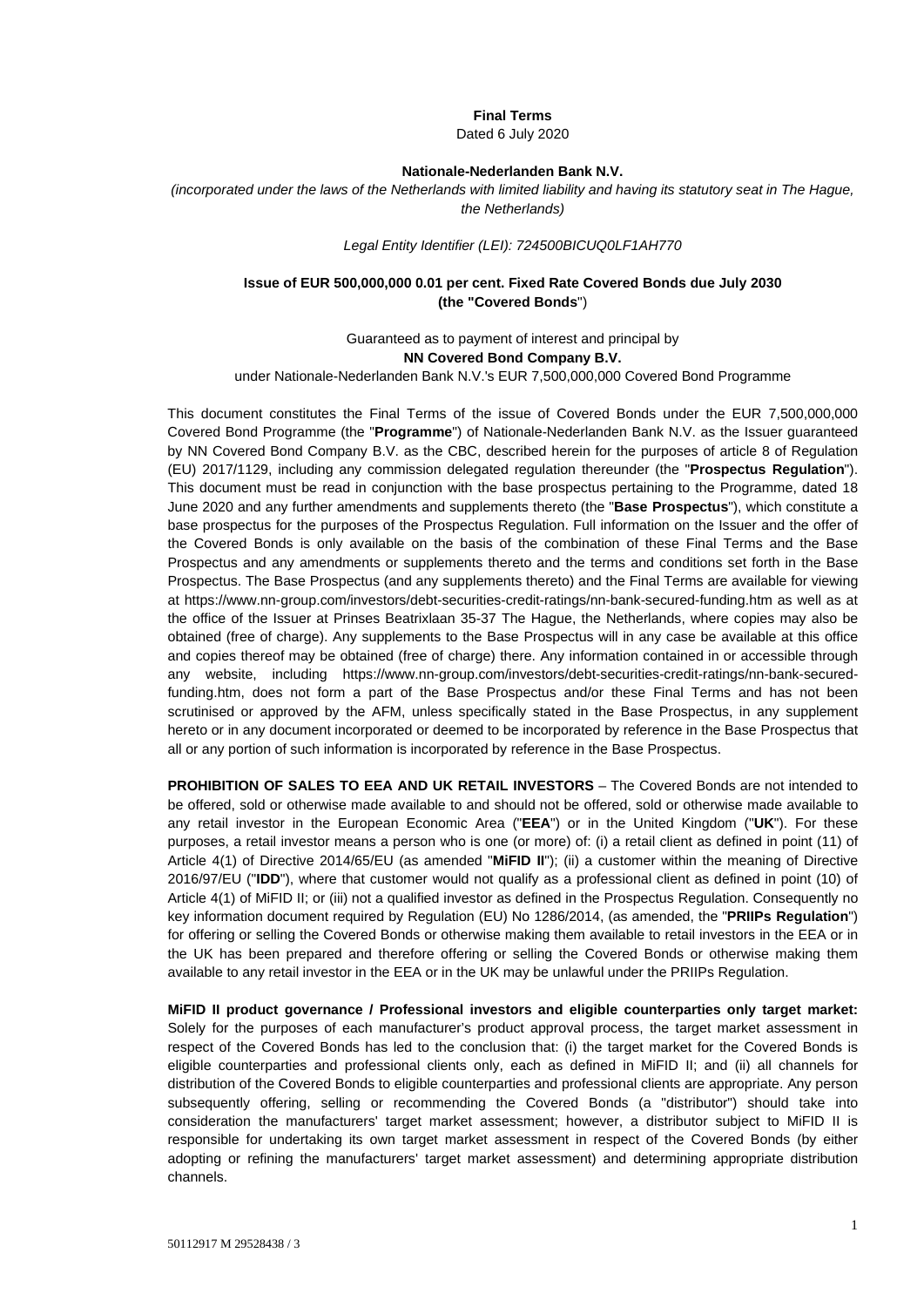The Covered Bonds and the Guarantee have not been and will not be registered under the Securities Act of 1933, as amended (the "**Securities Act**"), or the securities laws of any state of the U.S. or other jurisdiction. The securities may not be offered or sold within the U.S. or to, or for the account or benefit of, U.S. persons (as defined in Regulation S), except pursuant to an exemption from, or in a transaction not subject to, the registration requirements of the Securities Act and applicable state or local securities laws. Accordingly, the Covered Bonds are being offered, sold or delivered only to non-U.S. persons (as defined in Regulation S) outside the U.S. in reliance on Regulation S.

These Final Terms are to be read in conjunction with the Terms and Conditions (the "**Terms and Conditions**") set forth in section 5 (*Covered Bonds*) of the Base Prospectus. The Terms and Conditions as supplemented, amended and/or disapplied by these Final Terms constitute the conditions (the "**Conditions**") of the Covered Bonds. Capitalised terms not defined herein have the same meaning as in the Terms and Conditions. Certain capitalised terms in the Conditions which are not defined therein have the meaning set forth in a master definitions agreement (the "**Master Definitions Agreement**") dated 18 June 2020, as amended, supplemented, restated or otherwise modified from time to time and signed by the Issuer, the CBC, the Security Trustee, the Transferor and certain other parties. All references to numbered Conditions and sections are to Conditions and sections of the Terms and Conditions set forth in section 5 (*Covered Bonds*) of the Base Prospectus.

| 1.  | (i)                                   | Issuer:                        | Nationale-Nederlanden Bank N.V.                                                                                                                                                                                                                                     |
|-----|---------------------------------------|--------------------------------|---------------------------------------------------------------------------------------------------------------------------------------------------------------------------------------------------------------------------------------------------------------------|
|     | (ii)                                  | CBC:                           | NN Covered Bond Company B.V.                                                                                                                                                                                                                                        |
| 2.  | (i)                                   | Series Number:                 | 1                                                                                                                                                                                                                                                                   |
|     | (ii)                                  | Tranche Number:                | 1                                                                                                                                                                                                                                                                   |
| 3.  | Currency:                             |                                | Euro ("EUR")                                                                                                                                                                                                                                                        |
| 4.  | Aggregate Nominal Amount:             |                                | EUR 500,000,000                                                                                                                                                                                                                                                     |
| 5.  |                                       | <b>Issue Price of Tranche:</b> | 100.642 per cent. of the Aggregate Nominal Amount                                                                                                                                                                                                                   |
| 6.  | (i)                                   | Specified Denomination(s):     | EUR 100,000                                                                                                                                                                                                                                                         |
|     | (ii)                                  | <b>Calculation Amount:</b>     | EUR 100,000                                                                                                                                                                                                                                                         |
| 7.  | (i)                                   | <b>Issue Date:</b>             | 8 July 2020                                                                                                                                                                                                                                                         |
|     | (ii)                                  | Interest Commencement Date:    | <b>Issue Date</b>                                                                                                                                                                                                                                                   |
| 8.  | <b>Maturity Date:</b>                 |                                | 8 July 2030                                                                                                                                                                                                                                                         |
|     | <b>Extended Due for Payment Date:</b> |                                | 8 July 2031                                                                                                                                                                                                                                                         |
| 9.  | <b>Interest Basis:</b>                |                                | In respect of the period from and including the Interest<br>Commencement Date to (but excluding) the Maturity Date:<br>0.01 per cent. Fixed Rate                                                                                                                    |
|     |                                       |                                | If payment of the Guaranteed Final Redemption Amount is<br>deferred in whole or in part, for the period from (and<br>including) the Maturity Date to (and excluding) the Extended<br>Due for Payment Date: 1-month EURIBOR + 0.15 per cent.<br><b>Floating Rate</b> |
| 10. |                                       | Redemption/Payment Basis:      | Redemption at par                                                                                                                                                                                                                                                   |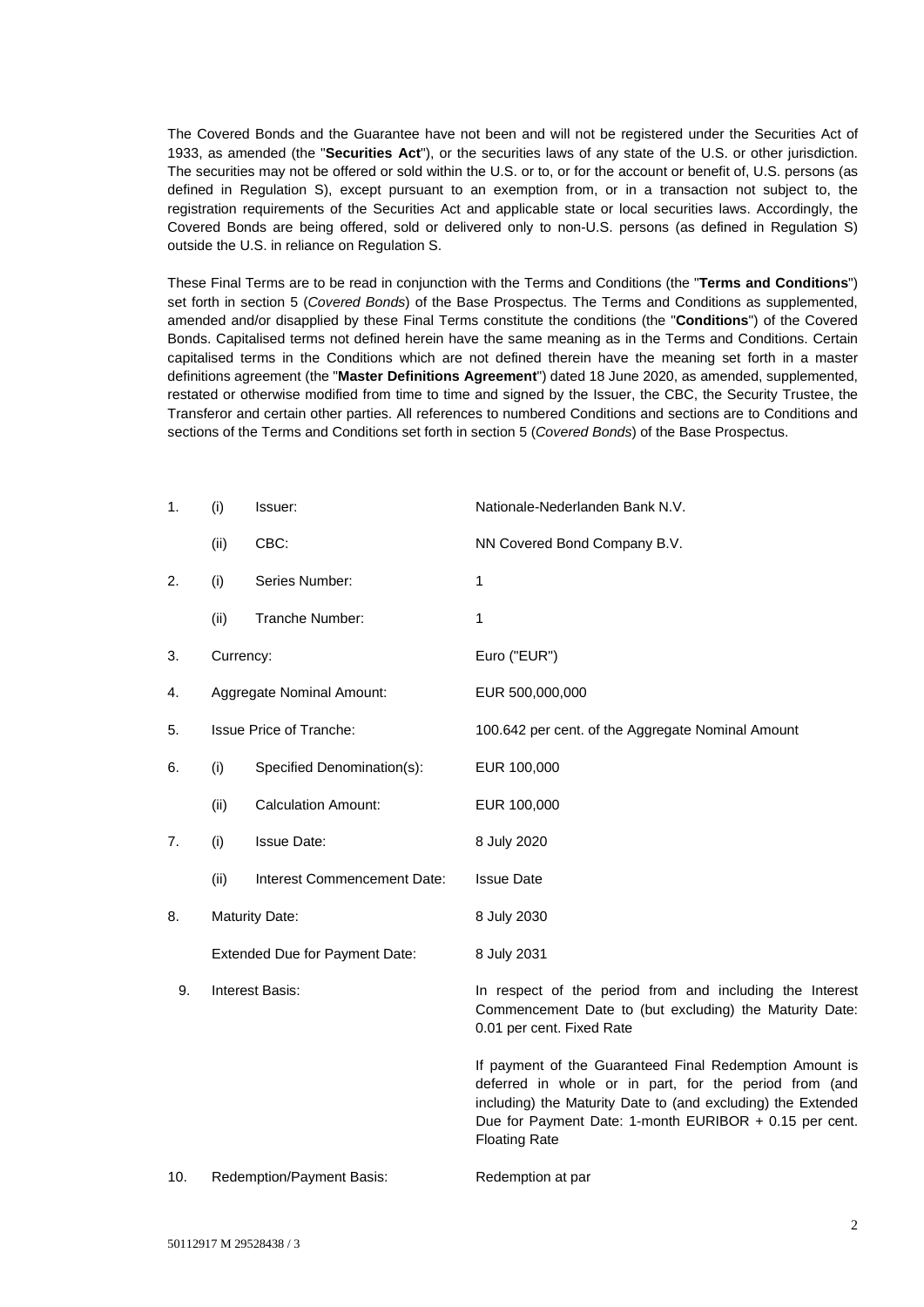| 11. | Change of Interest Basis or Redemption/ |                                                                                                                                                     |  |
|-----|-----------------------------------------|-----------------------------------------------------------------------------------------------------------------------------------------------------|--|
|     | Payment Basis:                          | The Interest Basis will change from 0.01 per cent. Fixed Rate<br>to 1-month EURIBOR $+$ 0.15 per cent. Floating Rate on the<br><b>Maturity Date</b> |  |
| 12. | Put/Call Options:                       | Not Applicable                                                                                                                                      |  |
| 13. | Status of the Covered Bonds:            | Unsubordinated, unsecured, quaranteed                                                                                                               |  |
| 14. | Status of the Guarantee:                | Unsubordinated, secured (indirectly, through a parallel debt),<br>unguaranteed                                                                      |  |

# **PROVISIONS RELATING TO INTEREST (IF ANY) PAYABLE**

| 15.                                       |       | <b>Fixed Rate Covered Bond Provisions:</b>                                                                               | Applicable from (and including) the Issue Date to (but<br>excluding) the Maturity Date                                                                                                                                                           |
|-------------------------------------------|-------|--------------------------------------------------------------------------------------------------------------------------|--------------------------------------------------------------------------------------------------------------------------------------------------------------------------------------------------------------------------------------------------|
|                                           | (i)   | Rate(s) of Interest:                                                                                                     | 0.01 per cent. per annum payable annually in arrear                                                                                                                                                                                              |
|                                           | (ii)  | Interest Payment Date(s):                                                                                                | 8 July in each year up to and including the Maturity Date, if<br>applicable subject to the Business Day Convention and after<br>the Maturity Date the 8 <sup>th</sup> day of each month up to and<br>including the Extended Due for Payment Date |
|                                           | (iii) | Fixed Coupon Amount(s):                                                                                                  | EUR 10 per Calculation Amount                                                                                                                                                                                                                    |
|                                           | (iv)  | Broken Amount(s):                                                                                                        | Not Applicable                                                                                                                                                                                                                                   |
|                                           | (v)   | <b>Business Day Convention</b><br>- Business Day Convention<br>- Adjustment or Unadjustment<br>for Interest Period       | Following Business Day Convention<br>Unadjusted                                                                                                                                                                                                  |
|                                           | (vi)  | Fixed Day Count Fraction:                                                                                                | Actual/Actual (ICMA)                                                                                                                                                                                                                             |
| 16. Floating Rate Covered Bond Provisions |       |                                                                                                                          | Applicable from (and including) the Maturity Date to (but<br>excluding) the Extended Due for Payment Date                                                                                                                                        |
|                                           | (i)   | Specified Period(s)/                                                                                                     | Specified Interest Payment Dates: 8 <sup>th</sup> day of each month from (and including) the Maturity Date<br>to (but excluding) the Extended Due for Payment Date                                                                               |
|                                           | (ii)  | <b>Business Day Convention:</b><br>- Business Day Convention:                                                            | Following Business Day Convention                                                                                                                                                                                                                |
|                                           |       | - Adjustment or Unadjustment<br>for Interest Period:                                                                     | Unadjusted                                                                                                                                                                                                                                       |
|                                           | (iii) | Additional Business Centre(s):                                                                                           | Not Applicable                                                                                                                                                                                                                                   |
|                                           | (iv)  | Manner in which the Rate of<br>Interest and Floating Interest<br>Amount is<br>to be determined:                          | <b>Screen Rate Determination</b>                                                                                                                                                                                                                 |
|                                           | (v)   | Party responsible for calculating<br>the Rate of Interest and interest<br>Amount (if not the Principal<br>Paying Agent): | Principal Paying Agent                                                                                                                                                                                                                           |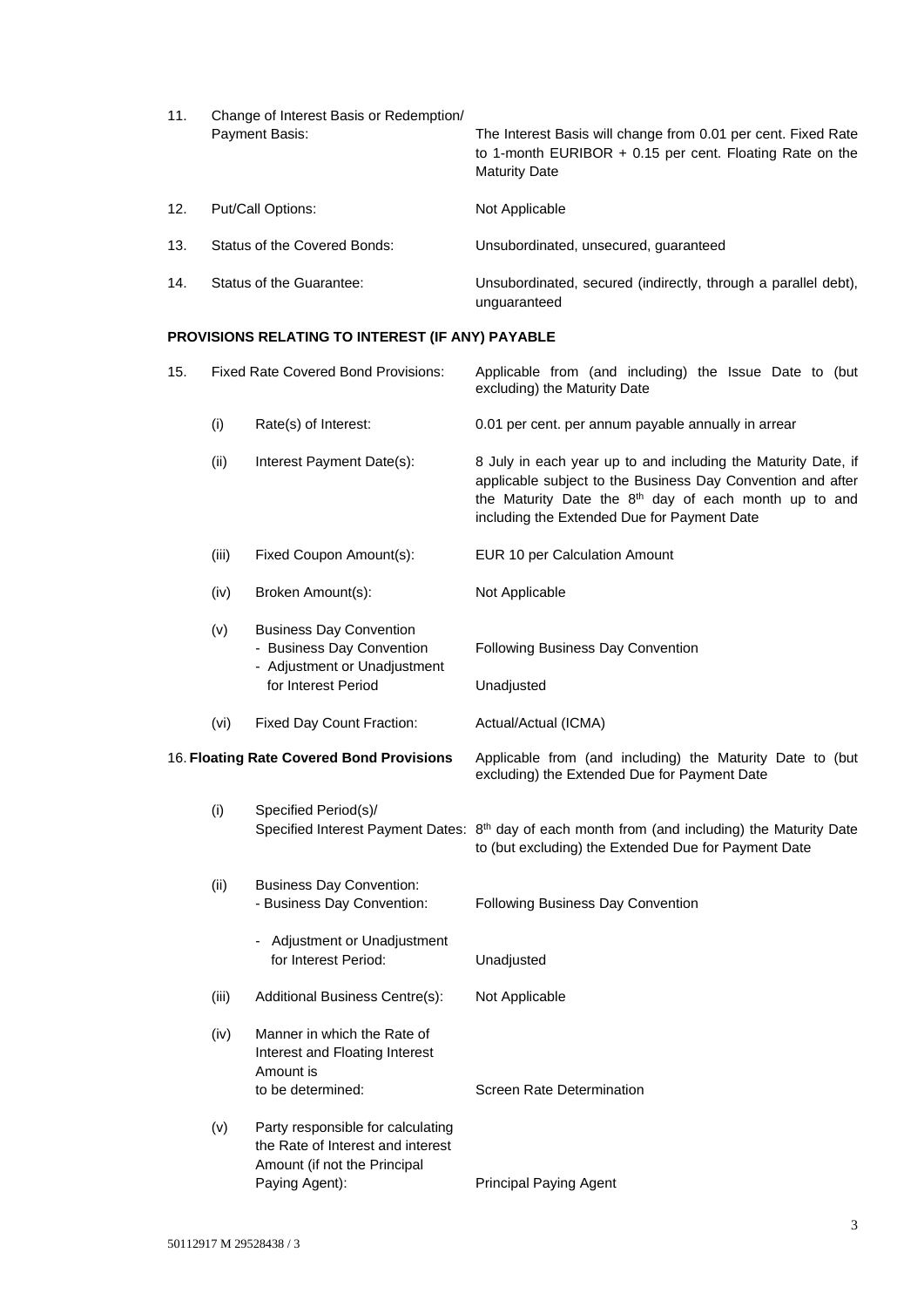| (vi)   | Screen Rate Determination:<br>Reference Rate: | Yes<br>1-month EURIBOR                                                                                                |
|--------|-----------------------------------------------|-----------------------------------------------------------------------------------------------------------------------|
|        | ٠                                             | Interest Determination Date(s): Second day on which the TARGET2 is open prior to the start<br>of each Interest Period |
|        | Relevant Screen Page:                         | <b>Reuters EURIBOR 01</b>                                                                                             |
|        | <b>Relevant Time:</b>                         | 11.00 a.m. Brussels time                                                                                              |
|        | <b>Relevant Financial Centre:</b>             | Euro-zone (where Euro zone means the region comprised of<br>the countries whose lawful currency is the euro)          |
| (vii)  | <b>ISDA Determination:</b>                    | N <sub>o</sub>                                                                                                        |
| (viii) | $Margin(s)$ :                                 | 0.15 per cent. per annum                                                                                              |
| (ix)   | Minimum Rate of Interest:                     | Not Applicable                                                                                                        |
| (x)    | Maximum Rate of Interest:                     | Not Applicable                                                                                                        |
| (xi)   | Floating Day Count Fraction:                  | Actual/360                                                                                                            |
|        |                                               |                                                                                                                       |

# 17. **Zero Coupon Covered Bond Provisions** Not Applicable

### **PROVISIONS RELATING TO REDEMPTION**

| 18. | <b>Issuer Call:</b>                                                                                                                                                                                                            | Not Applicable                     |
|-----|--------------------------------------------------------------------------------------------------------------------------------------------------------------------------------------------------------------------------------|------------------------------------|
| 19. | <b>Investor Put:</b>                                                                                                                                                                                                           | Not Applicable                     |
| 20. | <b>Final Redemption Amount</b>                                                                                                                                                                                                 | EUR 100,000 per Calculation Amount |
| 21. | Early Redemption Amount(s) per<br>Calculation Amount of each Covered<br>Bond payable on redemption for<br>taxation reasons, or on acceleration<br>following an Issuer Event of Default<br>as against the Issuer or a CBC Event |                                    |

of Default or other early redemption: as specified in Condition 7(e) (*Early Redemption Amounts*)

## **GENERAL PROVISIONS APPLICABLE TO THE COVERED BONDS**

| 22. | Form of Covered Bonds:                                                            |                       | Bearer form                                                                                                                                                                                     |  |
|-----|-----------------------------------------------------------------------------------|-----------------------|-------------------------------------------------------------------------------------------------------------------------------------------------------------------------------------------------|--|
|     |                                                                                   |                       | Temporary Global Covered Bond exchangeable for a<br>Permanent Global Covered Bond which is exchangeable for<br>Definitive Covered Bonds only upon the occurrence of an<br><b>Exchange Event</b> |  |
| 23. | New Global Note form:                                                             |                       | Not Applicable                                                                                                                                                                                  |  |
| 24. | a)                                                                                | Exclusion of set-off: | Not Applicable                                                                                                                                                                                  |  |
|     | b)                                                                                | German Insurers:      | Not Applicable                                                                                                                                                                                  |  |
| 25. | Additional Financial Centre(s) or other<br>special provisions relating to payment |                       | Not Applicable                                                                                                                                                                                  |  |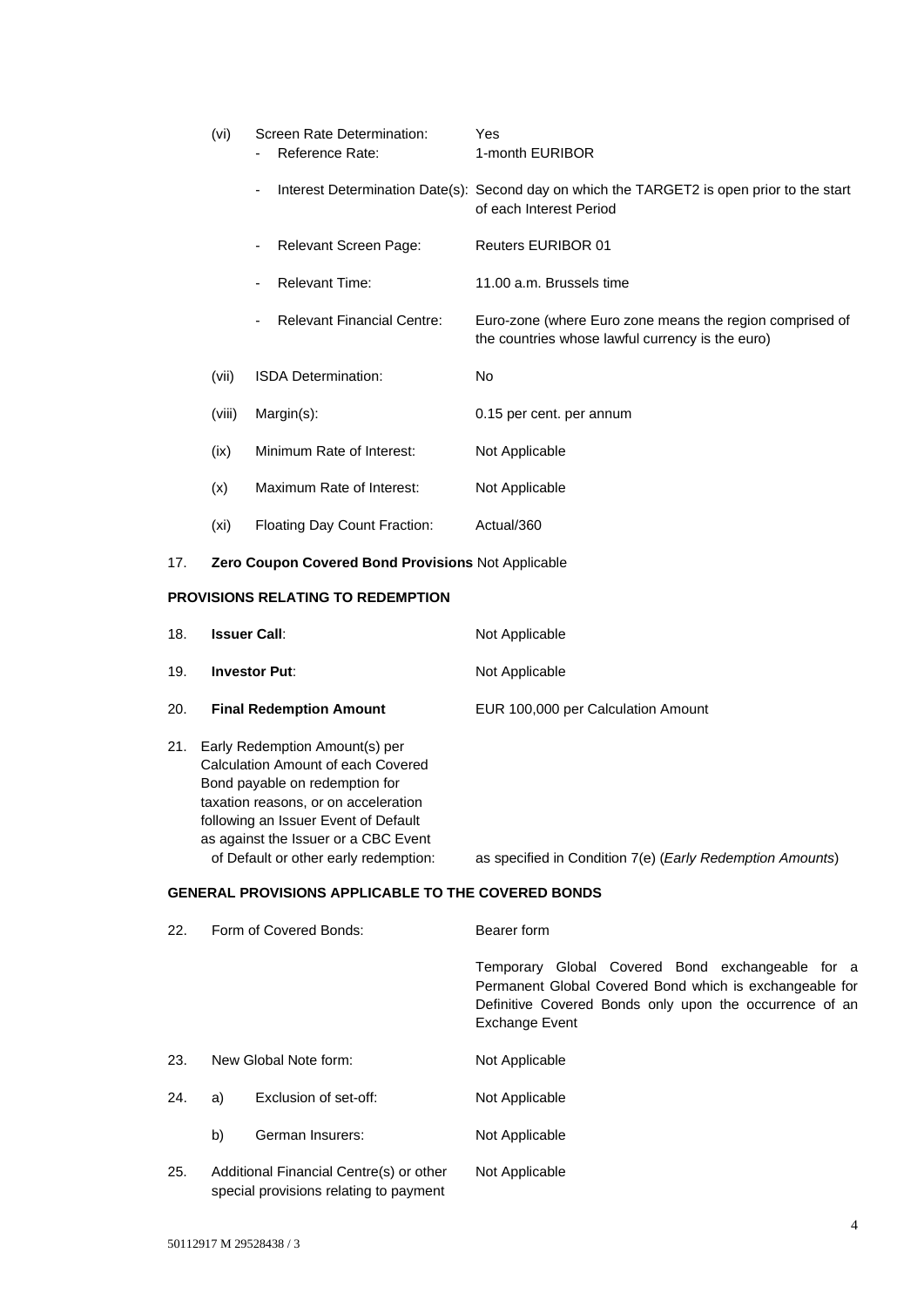Dates:

| 26. | Talons for future Coupons<br>to be attached to Definitive Covered<br>Bonds (and dates on which such Talons<br>mature): |                                                                | No                                                                                                                                                     |
|-----|------------------------------------------------------------------------------------------------------------------------|----------------------------------------------------------------|--------------------------------------------------------------------------------------------------------------------------------------------------------|
| 27. |                                                                                                                        | <b>Consolidation Provisions:</b>                               | The provisions of Condition 18 (Further Issues) apply                                                                                                  |
|     | <b>DISTRIBUTION</b>                                                                                                    |                                                                |                                                                                                                                                        |
| 28. | Method of distribution:                                                                                                |                                                                | Syndicated                                                                                                                                             |
|     | (i)                                                                                                                    | If syndicated, names of<br>Managers:                           | <b>BNP Paribas</b><br>Coöperatieve Rabobank U.A.<br>ING Bank N.V.<br>Landesbank Baden-Württemberg<br>UniCredit Bank AG                                 |
|     | (ii)                                                                                                                   | Stabilising Manager (if any):                                  | Not Applicable                                                                                                                                         |
| 29. |                                                                                                                        | If non-syndicated, name and address of<br>relevant Dealer:     | Not Applicable                                                                                                                                         |
|     |                                                                                                                        | <b>OTHER PROVISIONS</b>                                        |                                                                                                                                                        |
| 30. | (i)                                                                                                                    | U.S. Selling Restrictions:                                     | Reg S, TEFRA D                                                                                                                                         |
|     | (ii)                                                                                                                   | Prohibition of Sales to Belgian<br>Consumers:                  | Applicable                                                                                                                                             |
| 31. | Listing:                                                                                                               |                                                                |                                                                                                                                                        |
|     | (i)                                                                                                                    | Listing                                                        | Euronext Amsterdam                                                                                                                                     |
|     | (ii)                                                                                                                   | Admission to trading:                                          | Application has been made for the Covered Bonds to be<br>admitted to trading on the regulated market on the official list<br>of Euronext Amsterdam     |
|     | (iii)                                                                                                                  | Estimate of total expenses related<br>to admission to trading: | EUR 7,300                                                                                                                                              |
| 32. | Ratings:                                                                                                               |                                                                | The Covered Bonds to be issued are expected to be rated:                                                                                               |
|     |                                                                                                                        |                                                                | S&P Global Ratings Europe Limited: AAA                                                                                                                 |
|     |                                                                                                                        | Registration of Rating Agency:                                 | S&P Global Ratings Europe Limited is established in the EEA<br>and registered under Regulation (EU) No 1060/2009, as<br>amended (the "CRA Regulation") |
| 33. | Notification:                                                                                                          |                                                                | Not Applicable                                                                                                                                         |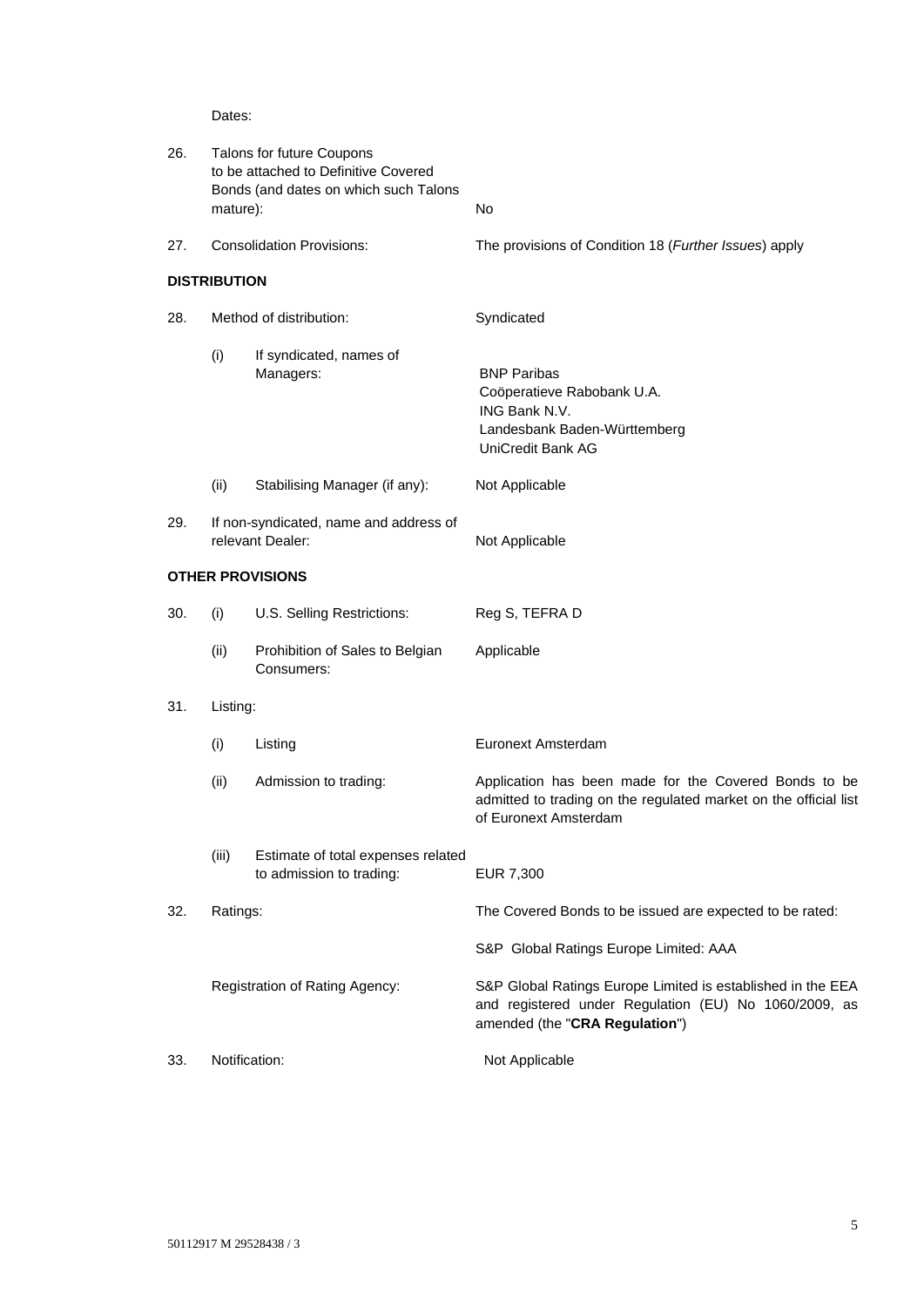### 34. **Interests of Natural and Legal Persons Involved in the Issue**

Save as discussed in "*Subscription and Sale*", so far as the Issuer is aware, no person involved in the issue of the Covered Bonds has an interest material to the offer."

## 35. **USE AND ESTIMATED NET PROCEEDS**

|     | (i)                              | Estimated net proceeds:                                                                         | EUR 501,710,000                                                                                                                                                                                                                                                        |  |
|-----|----------------------------------|-------------------------------------------------------------------------------------------------|------------------------------------------------------------------------------------------------------------------------------------------------------------------------------------------------------------------------------------------------------------------------|--|
|     | (ii)                             | Use:                                                                                            | For general corporate purposes of the Issuer.                                                                                                                                                                                                                          |  |
| 36. |                                  | Yield (Fixed Rate Covered Bonds only)                                                           |                                                                                                                                                                                                                                                                        |  |
|     |                                  | Indication of yield:                                                                            | -0.054 per cent. per annum<br>The yield is calculated at the Issue Date on the basis of the<br>Issue Price. It is not an indication of future yield                                                                                                                    |  |
| 37. |                                  | Operational Information                                                                         |                                                                                                                                                                                                                                                                        |  |
|     | (i)                              | ISIN:                                                                                           | NL0015436072                                                                                                                                                                                                                                                           |  |
|     | (ii)                             | Common Code:                                                                                    | 219960859                                                                                                                                                                                                                                                              |  |
|     | (iii)                            | WKN Code:                                                                                       | A28ZGT                                                                                                                                                                                                                                                                 |  |
|     | (iv)                             | Other relevant code:                                                                            | Not Applicable                                                                                                                                                                                                                                                         |  |
|     | (v)                              | New Global Note intended to be<br>held in a manner which would<br>allow Eurosystem eligibility: | Not Applicable                                                                                                                                                                                                                                                         |  |
|     |                                  |                                                                                                 | Not applicable, means that the Covered Bond will not be held<br>through the system of Euroclear or Clearstream, Luxembourg                                                                                                                                             |  |
|     | (vi)                             | Offer Period:                                                                                   | Not Applicable                                                                                                                                                                                                                                                         |  |
|     | (vii)                            | Delivery:                                                                                       | Delivery against payment                                                                                                                                                                                                                                               |  |
|     | (viii)                           | Payment:                                                                                        | As agreed between the Issuer and the Managers                                                                                                                                                                                                                          |  |
|     | (ix)                             | Settlement Procedure:                                                                           | Not Applicable                                                                                                                                                                                                                                                         |  |
|     | (x)                              | <b>Clearing System:</b>                                                                         | <b>Euroclear Nederland</b>                                                                                                                                                                                                                                             |  |
| 38. | Additional paying agent (if any) |                                                                                                 | Not Applicable                                                                                                                                                                                                                                                         |  |
| 39. | <b>Listing Application</b>       |                                                                                                 | These Final Terms comprise the final terms required to list<br>and have admitted to trading on Euronext Amsterdam the<br>issue of Covered Bonds described herein pursuant to the<br>Programme for the issuance of Covered Bonds of Nationale-<br>Nederlanden Bank N.V. |  |
| 40. | Statement on benchmark           |                                                                                                 | EURIBOR is provided by the European Money Markets<br>Institute. As at the date hereof, the European Money Markets                                                                                                                                                      |  |

Institute appears in the register of administrators and